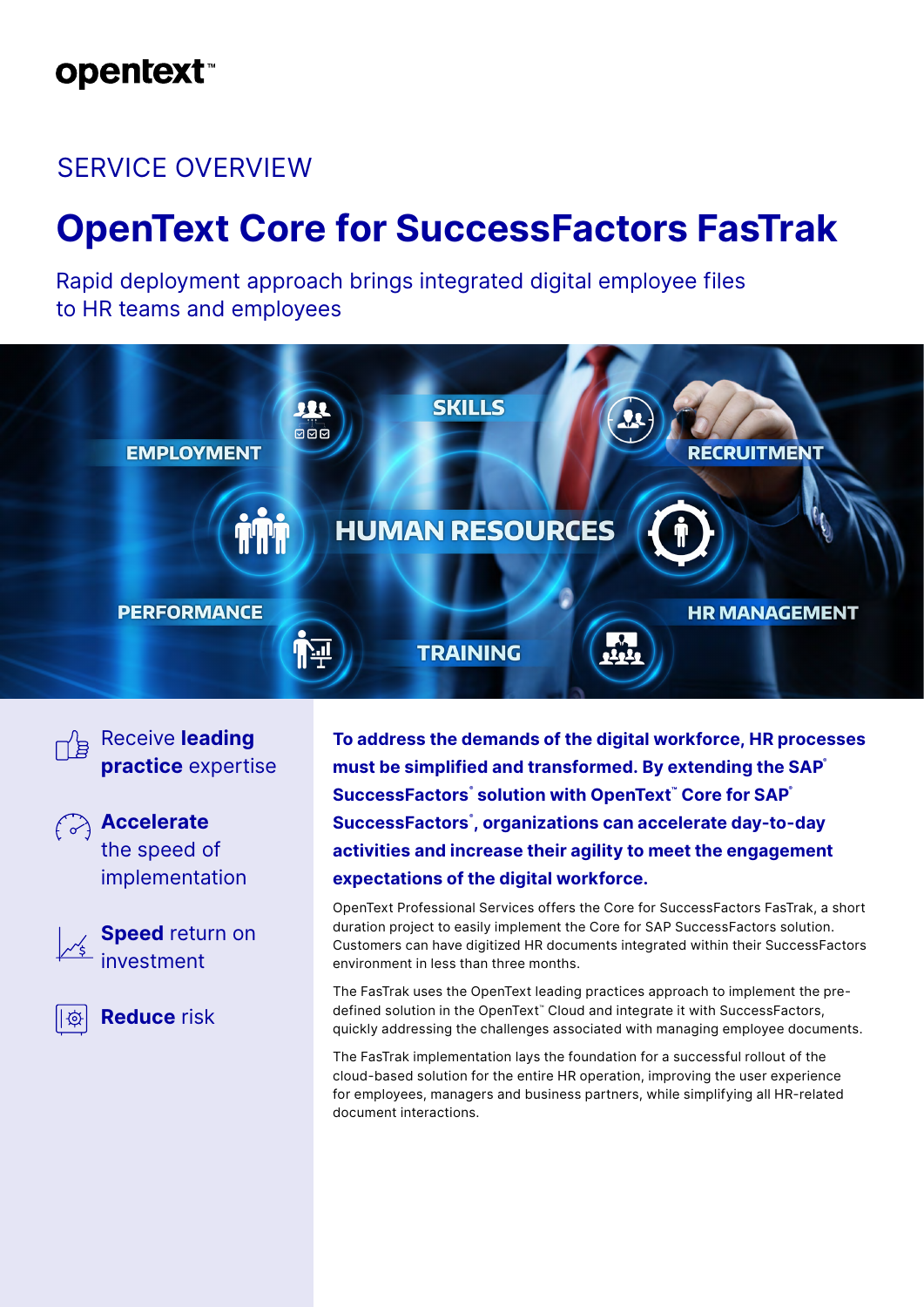# **opentext™**

## **Learn more**

- [Strategy & Planning Services](https://www.opentext.com/products-and-solutions/services/consulting-services/strategy-and-planning)
- [Blog:](https://blogs.opentext.com/5-best-practices-to-maximizing-your-eim-investment/) [Looking to improve HR](https://blogs.opentext.com/looking-to-improve-hr-content-management/)  [content management](https://blogs.opentext.com/looking-to-improve-hr-content-management/)
- [Blog:](https://blogs.opentext.com/4-key-areas-for-successful-information-management-transformation/) [How to optimize](https://blogs.opentext.com/how-to-optimize-hrs-effectiveness/)  [HR effectiveness](https://blogs.opentext.com/how-to-optimize-hrs-effectiveness/)
- [OpenText Professional Services](https://www.opentext.com/products-and-solutions/services)
- [OpenText Professional Services](http://www.opentext.com/customer-stories?state=%7B%22orderBy%22%3A%22sortPublishDate%22%2C%22filters%22%3A%7B%22products%22%3A%5B%22OpenText%20Professional%20Services%22%5D%7D%2C%22shownResults%22%3A0%7D)  [Customer Success Stories](http://www.opentext.com/customer-stories?state=%7B%22orderBy%22%3A%22sortPublishDate%22%2C%22filters%22%3A%7B%22products%22%3A%5B%22OpenText%20Professional%20Services%22%5D%7D%2C%22shownResults%22%3A0%7D)

## **Value of our guidance**

*"… experienced OpenText team ensured we got things right, the first time. The approach worked."*

IT Front Office Solutions Director **Tarkett** 

*"…thinking outside of the box … OpenText looked beyond our existing processes and brought their knowledge of industry best practices."*

Process Manager AP innogy SE

#### **Leading practice advice**

The FasTrak package includes a design validation workshop to discuss and define the standard product functionality and how it should be configured for the unique needs of the business. OpenText Professional Services has developed this approach in conjunction with its R&D and product management organizations, using their expertise from past successful deployments. OpenText consultants ensure the optimal use of OpenText solutions to address business requirements.

#### **Accelerate implementation**

The FasTrak services package can help organizations receive a return on their solution investment faster, as experienced consultants from OpenText follow a predefined implementation and configuration plan with a defined project approach. Accelerating the initial deployment mitigates risks associated with longer and more costly implementation projects.

#### **Rapid return on investment**

OpenText consultants share the goal of making customers successful in their mission-critical projects and will help customers get the most from their investments. In an optimal situation, this project can be delivered in as little as eight weeks.

### **Reduced risk**

OpenText consultants reduce implementation and deployment risks. They provide expert knowledge and experience alongside their proficiency in OpenText products to help produce an optimal project plan.



Core for SuccessFactors screenshot